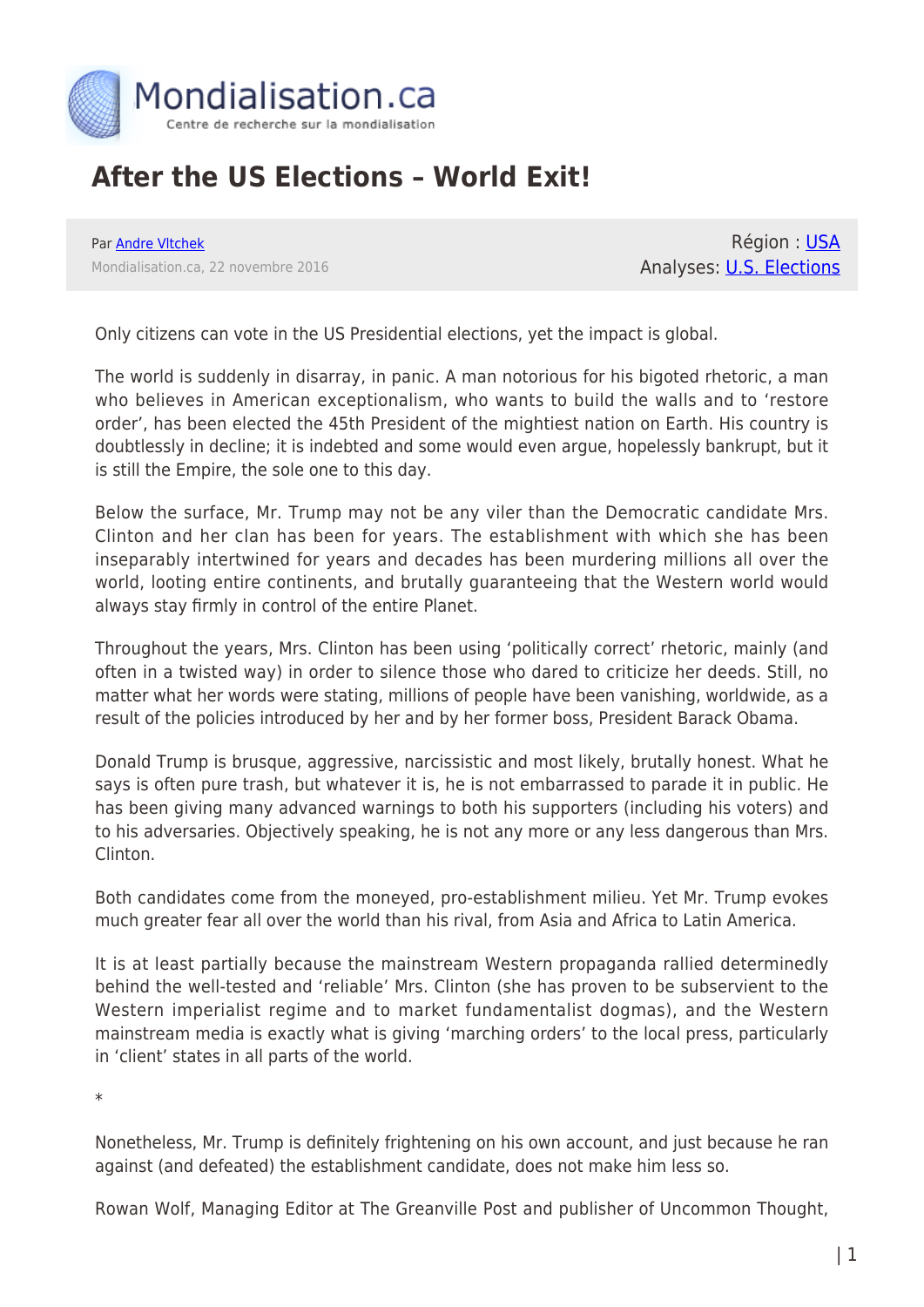recently summarized what I felt about the recent elections, when she wrote to me (it was right after the results were announced):

"I am frightened over the election of Trump. Things were going to be bad here even without that because his position as the candidate for president legitimated the ugliest bigotry and violence. His election, legitimates and institutionalizes it at the highest levels possible. It is not as if this ugliness was not present in the US as it certainly was, but it was not celebrated. His racism extends outside the US and he has already stated numerous times that he would use nukes in the Middle East and just take the oil. He also hates the Earth. He plans to reverse or remove all environmental protections and regulations, and he doesn't « believe » in global warming. His presidency could not happen at a worse time for our planet."

\*

I had the extremely bad fortune of spending 'the day after' in the den of the Western proestablishment mainstream media based in Asia Pacific – the Foreign Correspondents' Club of Thailand (FCCT).

Or perhaps it was not only 'bad fortune' but also some type of perverse desire to witness the great and genuine desperation of those who have, for years and decades, been serving the Empire and its 'liberal' dogmas, twisting the truth and manufacturing hyper-reality.

Even before my arrival at the FCCT, the results of elections were finalized. I expected a great mess, and mess it was. I witnessed depressed glances, nervous laughter, small talk, and an excessive consumption of booze.

Speeches soon followed: made by the members of Western human rights organizations, of several NGO's, and press corps.

Some Iranian exile began trashing Iran, somehow loosely connecting it to the US elections. Someone else had a go at the Philippine's anti-imperialist President Duterte. And of course, China was hit on several occasions, and so was Russia, particularly that 'evil' Putin. One after another, speakers mimicked Ms. Clinton's derogatory pronunciation of Russian President's name.

No one mentioned Thailand or Indonesia even once.

It was all grotesque and endlessly sad.

Then the chest beating and insulting the voters slowly began… a slow masochistic public orgy.

In the end, several well-behaved members of the public began queuing in front of the microphone, asking polite questions. Not sending the panelists to hell, not insulting them directly to their faces… Nothing like that! People were just asking non-confrontational questions, and then, patiently and politely waiting for replies. The 'client' states of the West were still very far from the rebellion.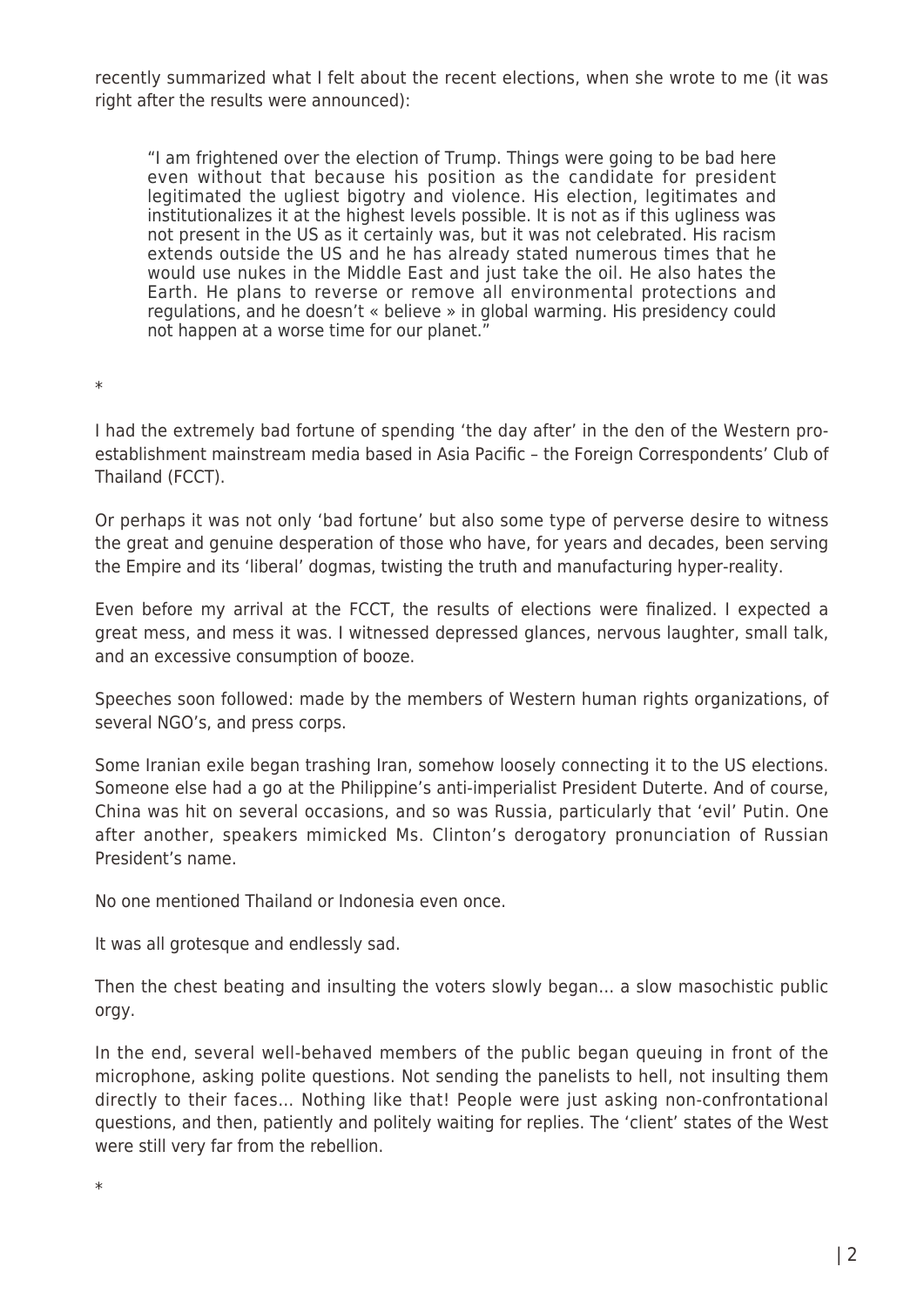Then my phone became extremely active, as I began receiving messages from all corners of the globe.

From Sudan: "I never thought Donald would win! The Sudanese are making fun of Trump saying that he looks like our President Al-Basheer."

From Italy: "Better than Killary, but still disgusting".

From Uganda: "Our government is acting as if it didn't back Hillary before the elections."

From Argentina: "Now in the US they will have to eat their own crap… as they made others eat it for decades."

From Indonesia: "Trump said that he would increase tariffs on imported products. In that case he'll have to pay more for his suits, as he apparently wears some that are made in Indonesia".

\*

"Where were you on the 9-11?" Or now: "Where were you on 11-8?"

Some people compare these two events.

On both occasions (or before), no one bothered to listen, to face reality, and as a result, some terrible events took place.

On 11-8 I was in Bangkok.

On 9-11 in Hanoi, Vietnam, sipping coffee, and looking out of my window. The apartment was on a higher floor of the "Hanoi Tower". The building was literally growing out from the old French prison, where Vietnamese patriots used to be tortured, raped and executed by the French colonialists. If I were to walk all the way towards the very glass panel, I would be able to see, far below, two shiny guillotines, preserved for people to remember the 'great enlightened rule of the West over Asia'.

Suddenly on the horizon, the sky lit up in a tremendous explosion of colors. The villages surrounding Hanoi were shooting firecrackers and makeshift rockets up to the sky. It was a great fireworks display, something I had never seen before.

I turned my television set on. On the BBC coverage, two airplanes were flying, in slow motion, towards the towers of the World Trade Center.

A few minutes later I received a phone call from my best friend in Santiago de Chile.

"You would not believe what is happening here," he reported to me, breathless. "People, total strangers, are stopping here, in the middle of the street. They are crying, falling into each other's arms, and whispering: "Justice takes time, but it always comes!"

They were referring to 9-11-1973, when the United States overthrew one of the oldest and greatest democracies on Earth. Chile was raped, its people murdered, its form of government and its economic model were shattered.

A few hours after the "event", both the Vietnamese and Chilean governments expressed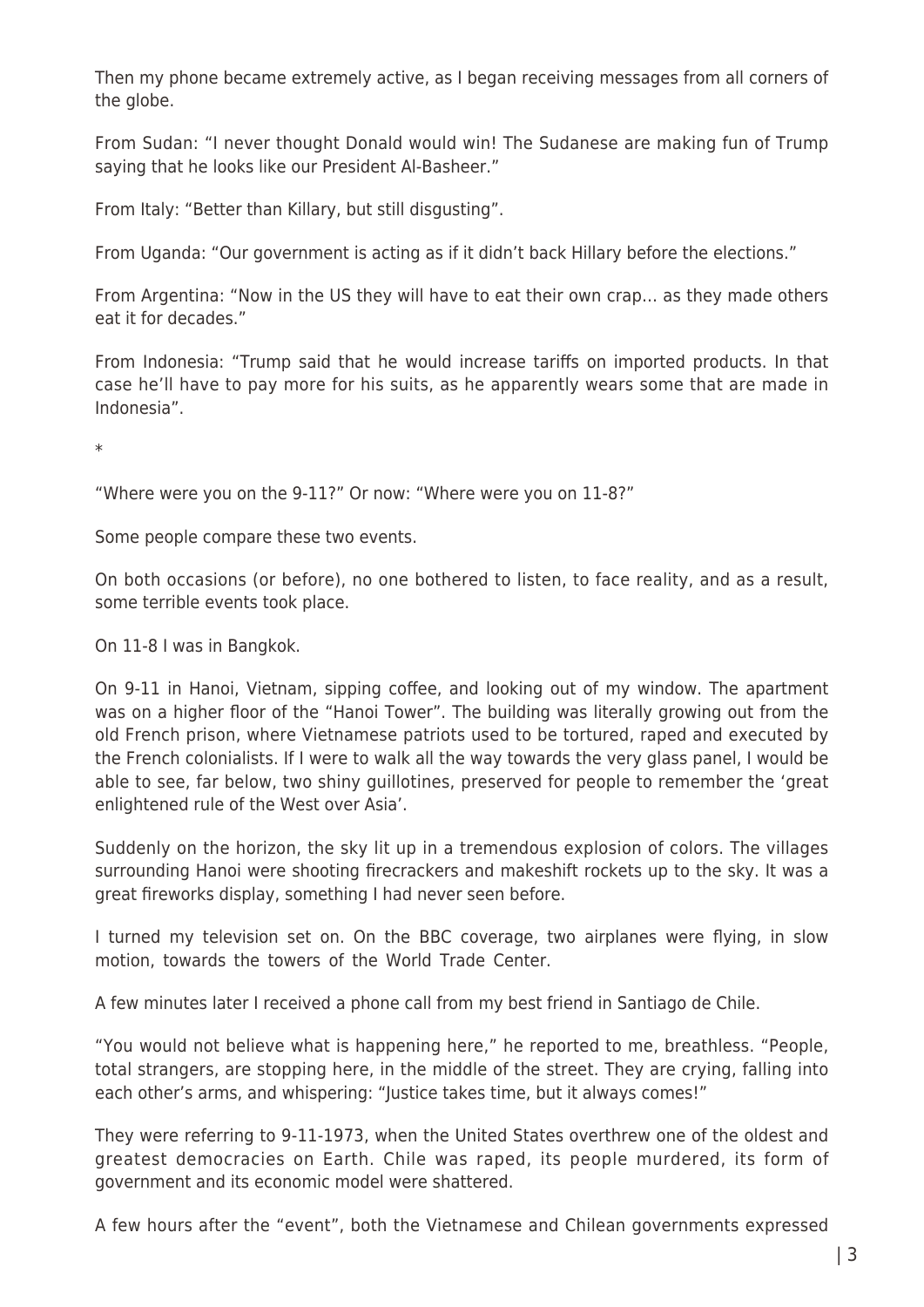their shock and support for the American people. In Vietnam, the celebrations were not reported. But they took place. Everyone knew it.

The great anger against the Empire could be felt, and is still felt, not only in those two great nations, but also all over the world.

People are outraged. Those in the United States are… and also those in the rest of the world are… although they are outraged for totally different reasons… but outraged they all are nevertheless!

"Democracy" is the rule of people. It does not mean the 'Western multi-party system'. It only means the 'rule of the people', in Greek. It can be based on the ancient 'heavenly mandate' on which the Chinese system is based even now. It can be the modern Latin American form of participatory democracy… as long as people are ruling.

However, they are not ruling. Not in the West, nor in most of the countries of the rest of the world, where the governments are forced upon them by Western imperialism to defend their states and to often adopt very tough measures to do so.

People in the United States had spoken, expressing their frustration and anger.

People in the rest of the world were not asked who should be leading the world.

The next, the most logical step for the world should now be, immediately to reject the leadership of both the United States and Europe.

Brexit and 11-8 should be followed by the WORLD-EXIT. What does it mean? Simple: 'Let the West eat its own shit, alone, finally'! And let the world be free from those governments and economic and colonialist concepts, which no one here (in Asia, Africa, Latin America or the Middle East) really elected and wants!

Once we are at exiting, rejecting and defending, let's also build huge protective walls around all non-Western countries. To defend them from the Crusaders and hordes that have been looting and plundering the entire Planet for centuries.

The citizens of the United States have spoken. Oh yes! So let the rest of the world do the same!

Let them vote on WORLD EXIT! It is clear what the result will be!

Andre Vltchek is a philosopher, novelist, filmmaker and investigative journalist. He has covered wars and conflicts in dozens of countries. Three of his latest books are revolutionary novel ["Aurora"](https://www.amazon.com/Aurora-Andre-Vltchek/dp/6027354364/) and two bestselling works of political non-fiction: ["Exposing Lies Of The](https://www.amazon.com/Exposing-Lies-Empire-Andre-Vltchek/dp/6027005866) [Empire"](https://www.amazon.com/Exposing-Lies-Empire-Andre-Vltchek/dp/6027005866) and ["Fighting Against Western Imperialism"](https://www.amazon.com/Fighting-Against-Western-Imperialism-Vltchek/dp/6027005823). View his other books [here](http://andrevltchek.weebly.com/books.html). Andre is making films for teleSUR and Al-Mayadeen. After having lived in Latin America, Africa and Oceania, Vltchek presently resides in East Asia and the Middle East, and continues to work around the world. He can be reached through his [website](http://andrevltchek.weebly.com/) and his [Twitter](https://twitter.com/AndreVltchek).

La source originale de cet article est Mondialisation.ca Copyright © [Andre Vltchek,](https://www.mondialisation.ca/author/andre-vltchek) Mondialisation.ca, 2016